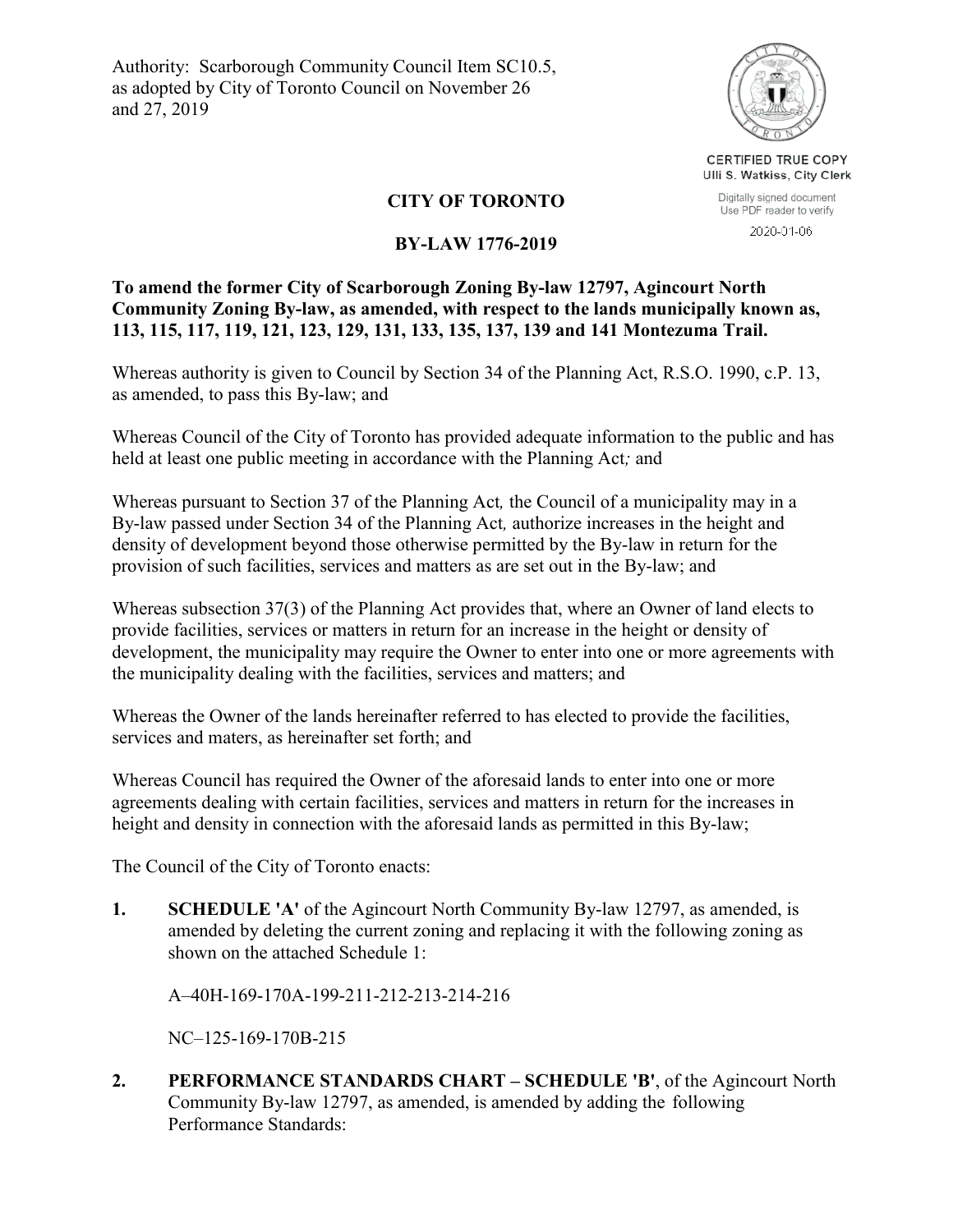#### **SETBACK FROM STREET**

40H. The required minimum building setbacks and the required minimum separation distances between main walls of buildings or structures are shown on Schedule 3 of By-law 1776-2019;

# **PARKING**

- 169. CLAUSE VII GENERAL PARKING REGULATIONS FOR ALL ZONES, Sub-clause 1.2.2. Sum of Requirements, shall not apply. If the calculation of the number of required **parking spaces** result in a number with a fraction, the number is rounded down to the nearest whole number, but there may not be less than one **parking space**.
- 170A Vehicle **parking spaces** shall be provided at the rate of Minimum 1.0 **parking space** per **dwelling unit** shall be provided for residents, and 0.2 **parking spaces** per **dwelling unit** shall be provided for visitors.
- 170B. Vehicle **parking spaces** shall be provided at the following rates:
	- i. minimum 1.5 **parking space** for each 100 square metres of gross floor area for Retail Uses, Office Use, and Services Uses, except for Banks where a minimum of 4 spaces per 100 square metres is required; and
	- ii. minimum of 3.0 for each 100 square metres of **gross floor area** for Medical Offices.

#### **INTENSITY OF USE**

- 199. Maximum 37 **dwelling units**.
- 211. The maximum **height** of the building is 13.5 metres.
- 212. CLAUSE V INTERPRETATION, Sub-Clause (f) Definitions: The definitions of **Height** shall not apply. **Height** shall mean the vertical distance measure from the established grade of 187.8 metres Canadian Geodetic Datum to the highest point on the building, excluding stairs and stair enclosures, enclosures or vestibules providing rooftop access, rooftop mechanical equipment, trellises, terraces, chimneys, guard rails, pergolas, eaves, parapets, columns and beams, screens, roof drainage, architectural features, landscaping, skylights, vents, antennae, an accessory building, and a mechanical/electrical room to a maximum of 1.5 metres.
- 213. The **gross floor area** shall not exceed 4200 square metres.
- 214. Maximum building coverage shall not exceed 66 percent of the lot area.
- 215. Maximum building coverage shall not exceed 40 percent of the lot area.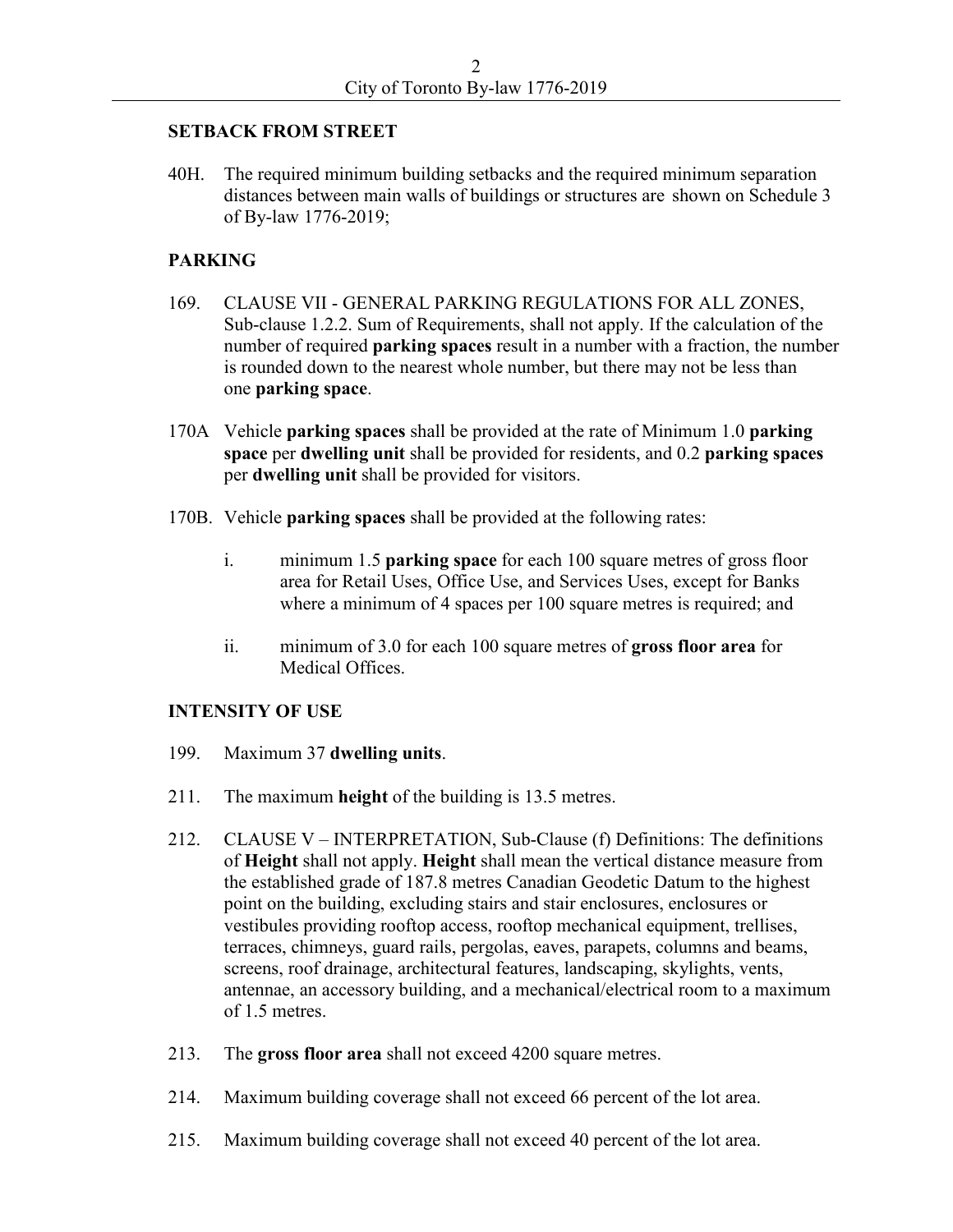- 216. **CLAUSE V – INTERPRETATION**, Sub-Clause (f) Definitions: The definitions of **Gross Floor Area** shall not apply. **Gross floor area** shall mean the sum of the total area of each floor level of a building, above and below the ground, measured from the exterior of the **main wall** of each floor level. The **gross floor area** of a mixed use or residential building is reduced by the area in the building used for:
	- i. enclosed parking structure, loading and bicycle parking located above-ground;
	- ii. elevator and garbage shafts;
	- iii. garbage and recycle rooms, enclosed driveways and drive aisles;
	- iv. mechanical or electrical rooms; and
	- v exit stairwells in the building.
- **3. SCHEDULE "C", EXCEPTION MAP**, is amended as shown outlined on the attached Schedule 2.
- **4. SCHEDULE "C", EXCEPTIONS LIST and EXCEPTION MAP**, are amended by amending Exception number 14 to the lands outlined on Schedule 2 as follows:
	- 14. On those lands identified as Exception 14 on the accompanying Schedule 2 map, the following provisions shall apply:
		- i. only the following uses shall be permitted:
			- a. Domestic Retail
				- Sale of foods and soft drinks for consumption off the premises
				- Sale of Household Goods
				- Sale of Drugs, Cosmetics, Pharmaceuticals and Tobaccos
			- b. Service Uses
				- Bank
				- Barber Shop and Beauty Parlour
				- Business and Professional Office
				- **Laundromats**
				- Laundry and Dry-Cleaning Pick-ups
				- Shoe Repair Shop
			- c. Medical Office Uses
			- d. Temporary sales office for the sale/lease of residential dwelling units and non-residential gross floor area on the lands.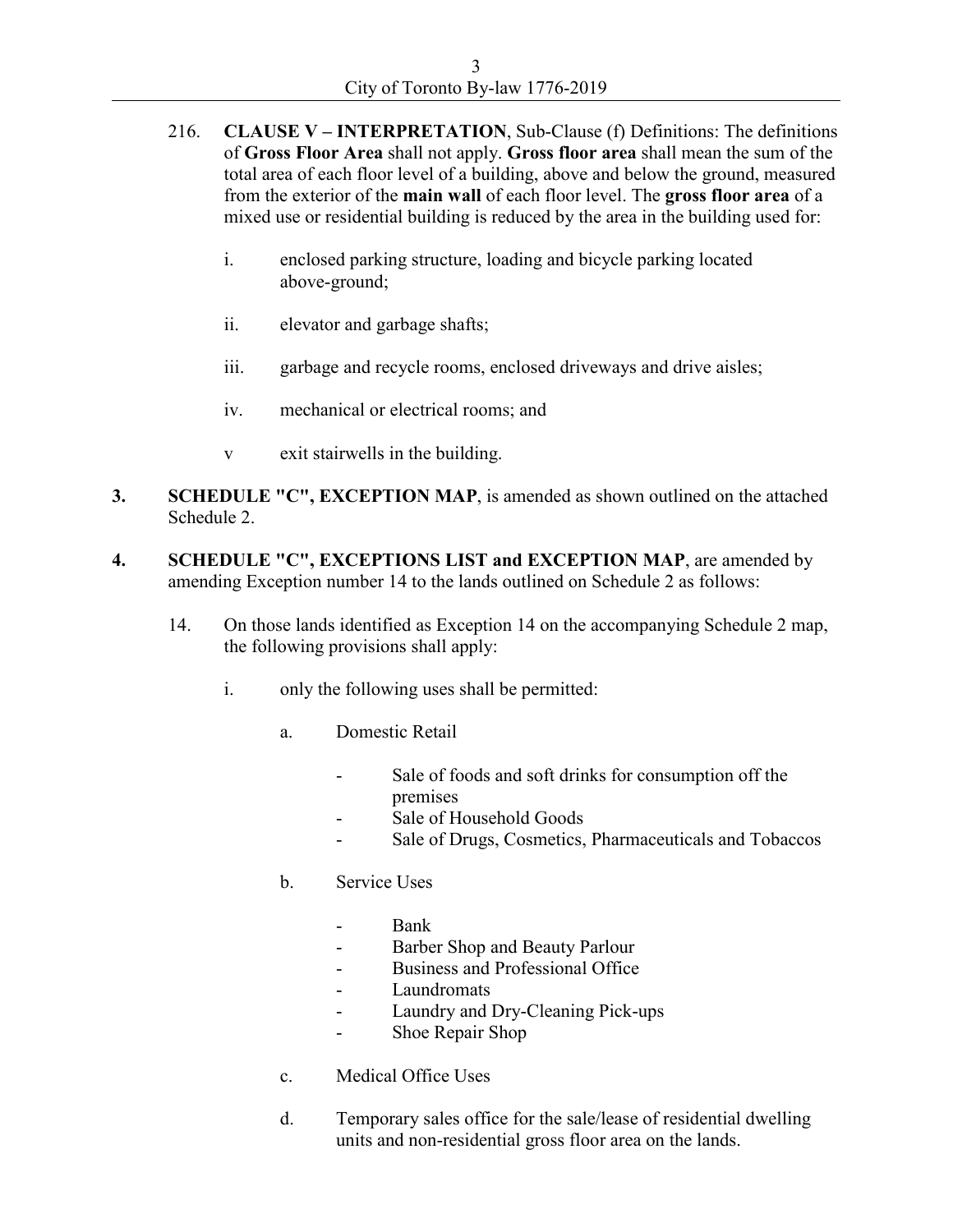#### **5. SCHEDULE "C", EXCEPTIONS LIST AND MAP**, are amended by adding the following **EXCEPTION 37** to the lands outlined on Schedule 2 as follows:

- 37. On those lands identified as Exception 37 on the accompanying Schedule 2 map, the following provisions shall apply:
	- i. in addition to the uses permitted in **CLAUSE VIII – ZONE PROVISIONS**, Sub-Clause 4. Apartment Residential (A) a temporary sales office for the sale and/or lease of residential or non-residential units is permitted;
	- ii. **apartment building** shall mean a building that has five or more dwelling units, with at least one dwelling unit entirely or partially above another, and each dwelling unit has a separate entrance directly from outside or through a common inside area;

## iii. **Permitted Projections**:

The following projections shall not be considered part of the **main wall**, except that no such projection shall extend into a public street or lane:

Deck, porch, platforms, terrace, canopies, balcony, decorative or screen wall, exterior steps or ramps, bay window, box window or other projecting window, roof overhang, eave, or roof of dormer window, pilaster, projecting columns, architectural features, railings, privacy screens, columns and beams to a maximum of 2.0 metres;

- iv. **CLAUSE VI – PROVISIONS FOR ALL ZONES**, Sub-Clause 18 Lands Not Covered by Buildings shall not apply;
- v. **CLAUSE VII – GENERAL PARKING REGULATIONS FOR ALL ZONES**, Sub-Clause 2.1.1 Street Yard Parking shall not apply; and
- vi. pursuant to Section 37 of the Planning Act and subject to compliance with the provisions of this By-law, the increase in height and/or density of development on the lands is permitted in return for the provision by the Owner of the following facilities, services and matters to the City at the Owner's expense.
	- a. Prior to issuance of an above grade building permit the owner shall submit cash contribution totaling \$125,000 for local park improvements in Ward 23 in consultation with the Ward Councillor with such amount to be indexed upwardly in accordance with the Statistics Canada Construction Price Index for Toronto, calculated from the date of the Section 37 Agreement to the date the payment is made;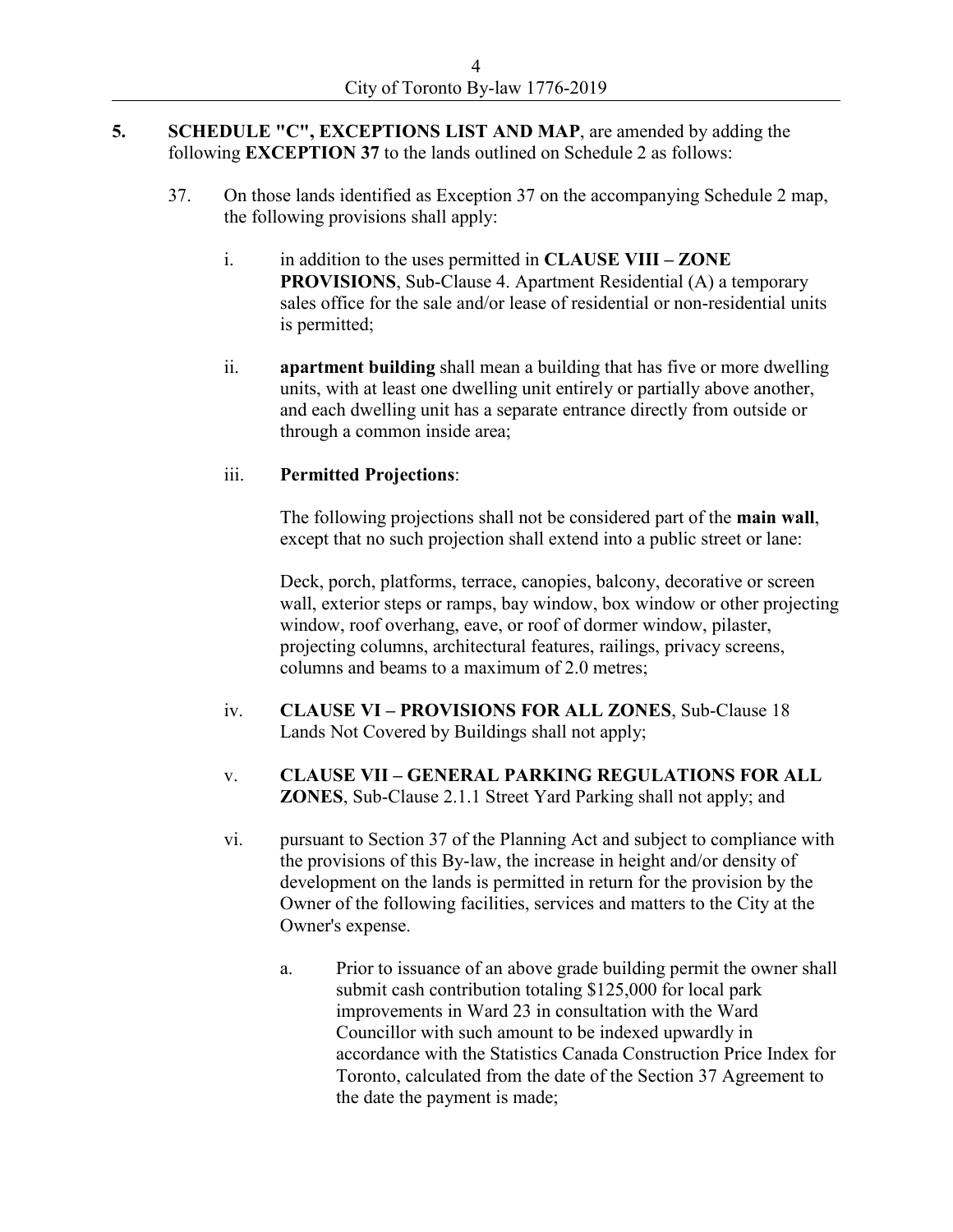- b. The owner of the lands shall enter into one or more agreements with the City of Toronto pursuant to Section 37 of the Planning Act*,* to secure the facilities, services and matters referred to in Section a) herein, which agreement shall be registered on title to the lands to which this By-law applies;
- c. In the event the cash contribution(s) referred to in Section a. has not been used for the intended purpose within three (3) years of this By-law coming into full force and effect, the cash contribution may be redirected for another purpose, at the discretion of the Chief Planner and Executive Director of City Planning, in consultation with the local Councillor, provided that the purpose is identified in the Official Plan and will benefit the community in the vicinity of the lands;
- d. Where Section a. above requires the owner to provide certain facilities, services or matters prior to the issuance of a building permit, the issuance of such permit shall be dependent on satisfaction of the same; and
- e. The owner shall not use, or permit the use of, a building or structure erected with an increase in height and/or density pursuant to the by-law unless all provisions of Section a. of this by-law above are satisfied.

Enacted and passed on December 18, 2019.

Frances Nunziata, the contract of the contract of the Ulli S. Watkiss,

Speaker City Clerk

(Seal of the City)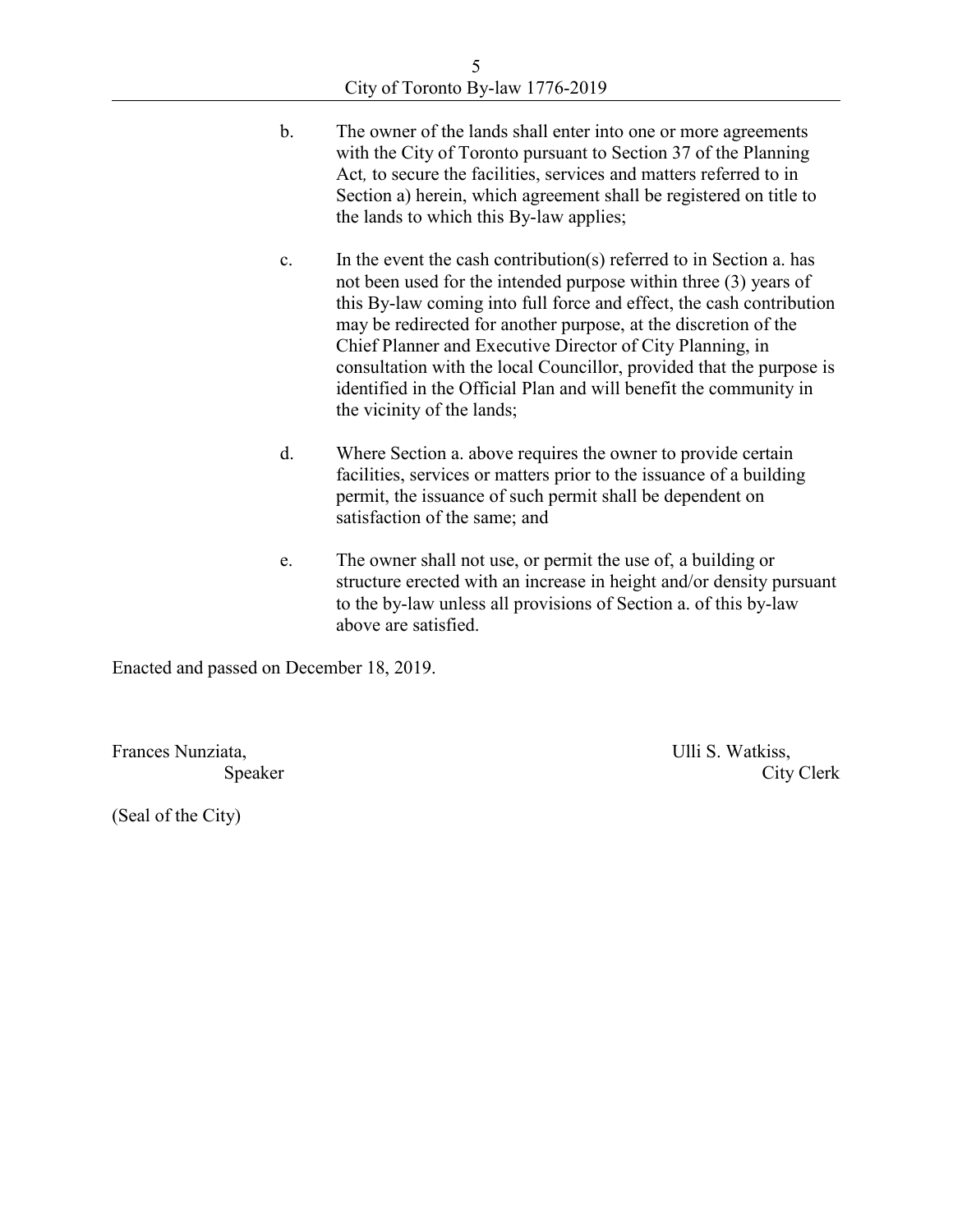6 City of Toronto By-law 1776-2019



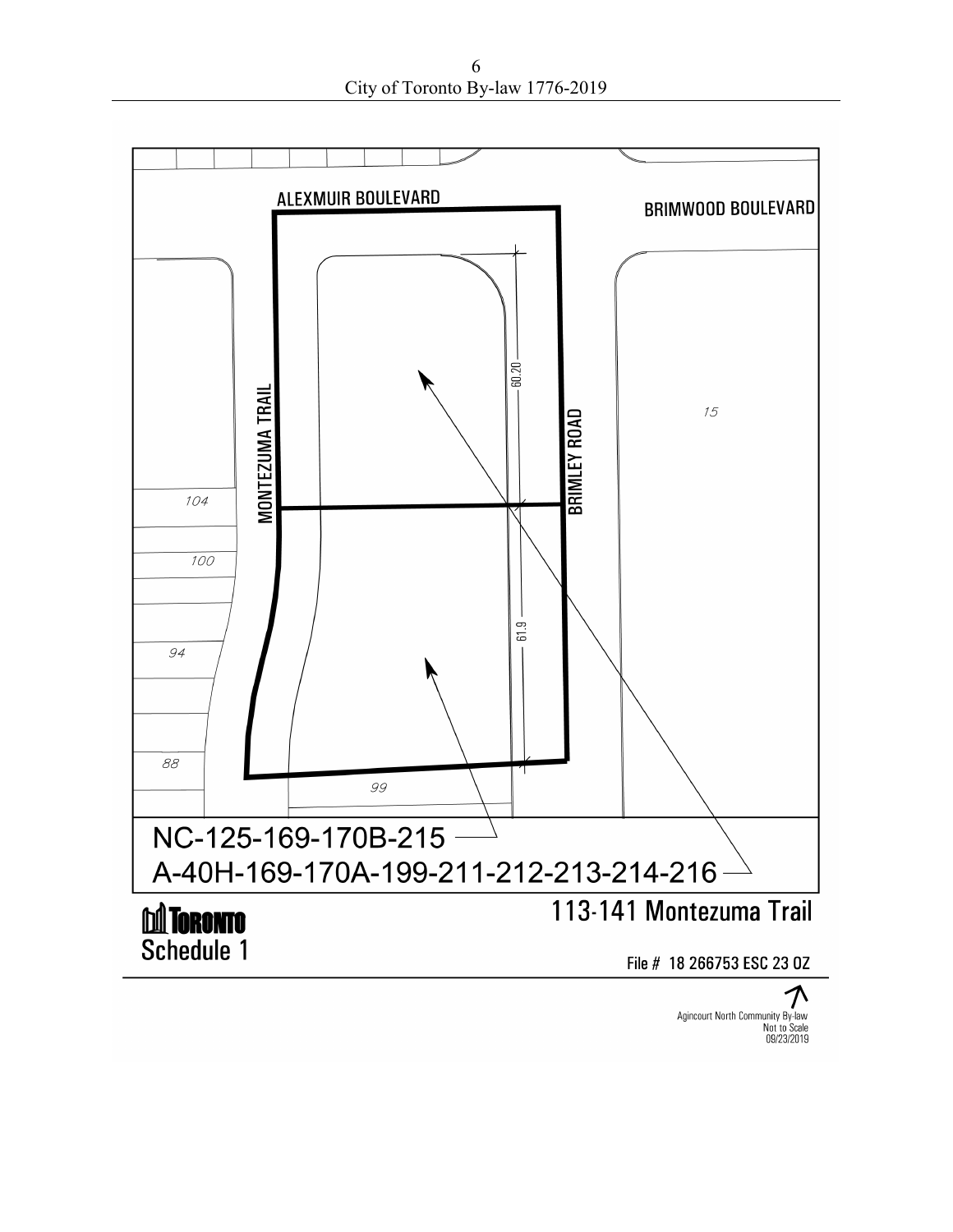7 City of Toronto By-law 1776-2019